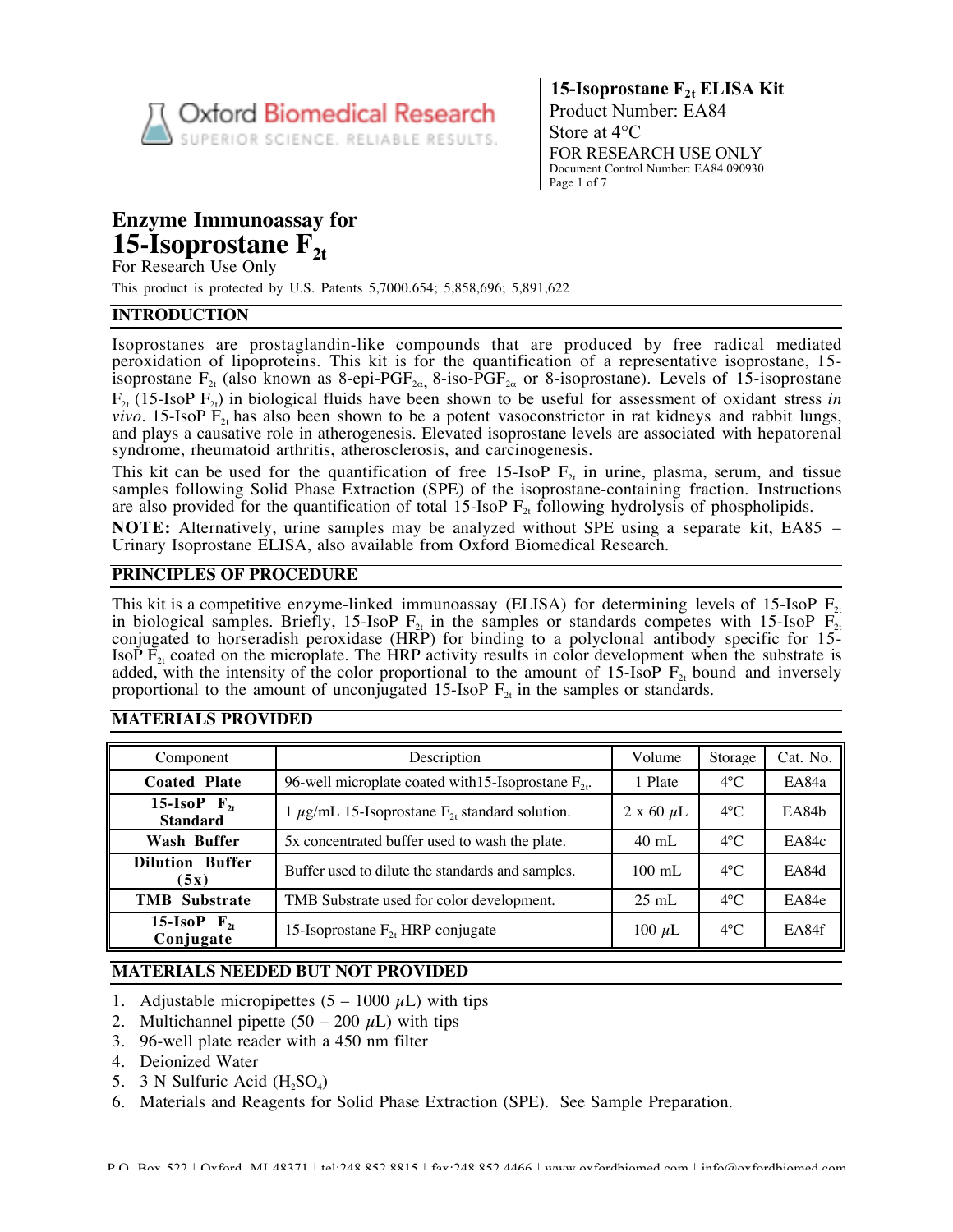- 2. Unopened reagents are stable until the indicated kit expiration date.
- 3. For partial kit storage, all unused components should be stored at 4°C, and unused portions of the microplate should be returned to the foil pouch with a desiccant prior to being stored at 4°C.

## **WARNINGS AND PRECAUTIONS**

- 1. Use aseptic technique when opening and dispensing reagents.
- 2. This kit is designed to work properly as provided and instructed. Additions, deletions or substitutions to the procedure or reagents are not recommended, as they may be detrimental to the assay.

## **PROCEDURAL NOTES**

- 1. The reagents can be used immediately upon removal from refrigeration.
- 2. Performance of the entire kit at once is not required. When performing this kit in part, please adhere to the following:

-The isoprostane HRP conjugate is most stable at the stock concentration as provided; use only the appropriate amount of this stock and store remaining for subsequent uses.

-Create a standard curve for each performance of the assay. Two vials of standard are provided for added ease and convenience of use.

- 3. Use aseptic technique when opening and dispensing reagents.
- 4. To minimize error due to handling, wipe the exterior bottom of the microplate wells with a lintfree paper towel.

## **SAMPLE COLLECTION AND STORAGE**

Biologically derived isoprostane samples should be stored at –80°C immediately upon collection. The use of preservatives such as BHT will aid in preventing the oxidation of isoprostanes whereas the use of enzyme blocking additives (indomethacin) will minimize the ex-vivo generation of isoprostanes. Prompt collection, processing and storage techniques should be used to ensure that isoprostane levels are more accurately reflective of those at the time of collection. There are no known incompatibilities with collection media such as EDTA or heparin when collecting blood.

## **SAMPLE PREPARATION**

Biological samples often contain high concentrations of proteins and other substances that interfere with immunoassays. For this reason, purification by way of Solid Phase Extraction (SPE) is required prior to use in this assay. The following is an SPE protocol that accommodates plasma, serum, and tissue homogenates. Alternatively, urine samples can be analyzed using Oxford Biomedical Research's extraction-free Urinary Isoprostane Immunoassay Kit, product number EA85.

**ABOUT SPE:** The SPE process can vary considerably with different needs, objectives and available equipment. Equipment such as columns, reagents, vacuum, extraction manifold and alternatives for each contribute considerably to this variation. The SPE protocol as written below is intended for use with the SPE Reagents and Materials list located in this section. This protocol may be amended to accommodate the specific needs of the testing lab, but should be done so at their own risk and discretion.

This procedure is intended for use with 1 mL of plasma, serum or tissue homogenate sample. This sample volume represents the minimum recommended volume for preparation in this assay. If attempting to prepare more or less than the 1 mL of sample mentioned, the proportion of materials and reagents should be adjusted accordingly. Things to consider when establishing the sample volume to be extracted and the final reconstitution volume are the anticipated concentration of isoprostane, the number of replicates to be performed in the assay, the anticipated  $IC_{50}$  value and the stringency of the experiment. Customarily, the stringency for this assay is at the 20% and 80% B/B0. For higher stringency, adjust the %B/B0 acceptance thresholds to favor the 50% B/B0 value.

**NOTE:** It is necessary to determine and adjust for incomplete recovery of isoprostane from the extraction columns. This can be achieved by the addition of a known quantity of 15-IsoP  $F_{2t}$  standard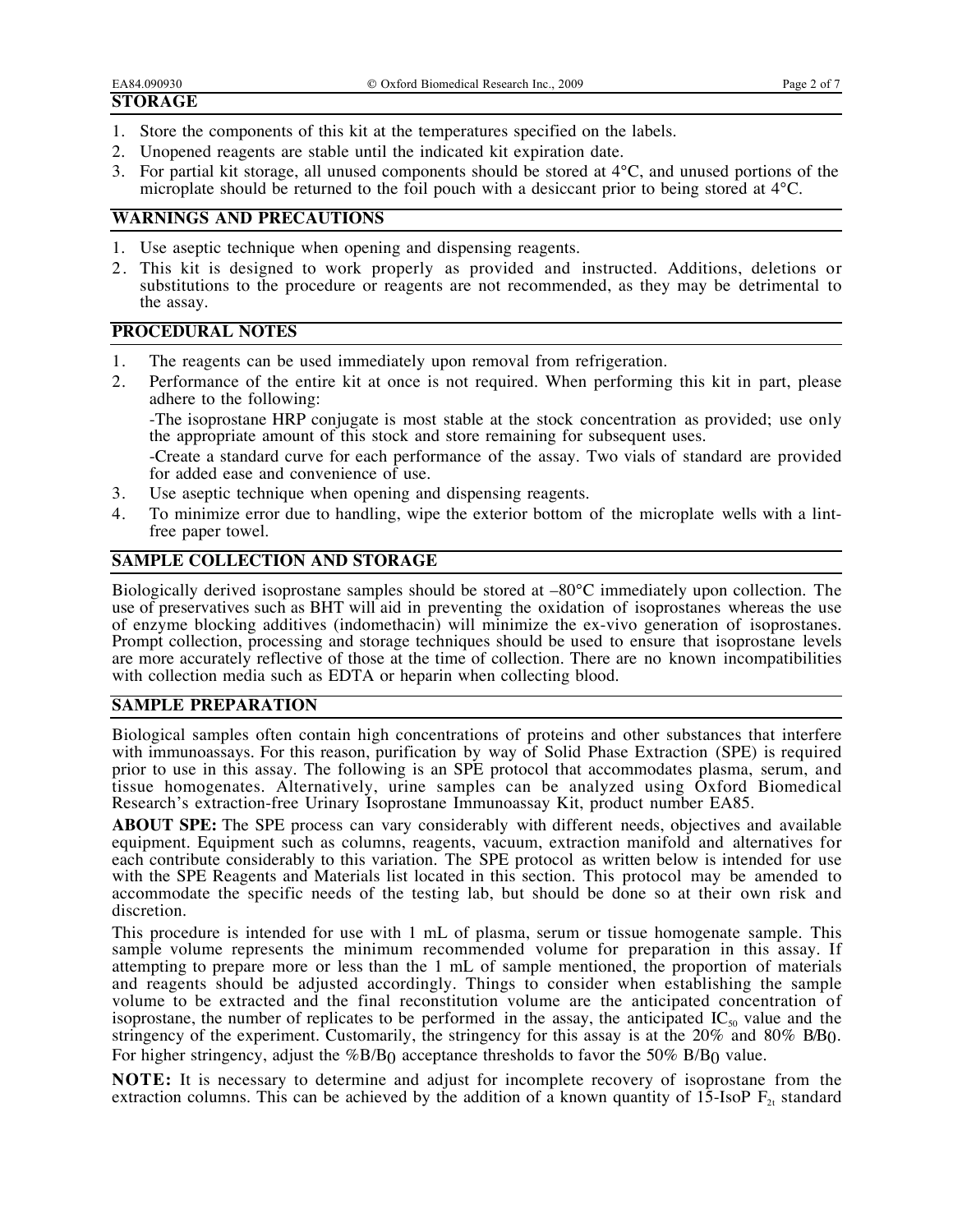EA84.090930 **Department Concrete Concrete Concrete Concrete Concrete Concrete Concrete Concrete Concrete Concrete Concrete Page 3 of 7** 

(e.g. 5 ng) to an aliquot of one unknown prior to extraction, then analyzing both the spiked and unspiked samples. Upon analysis, calculate the difference to determine the percent recovery.

## **SPE MATERIALS AND REAGENTS**

- 1. Magnesium Chloride (MgCl<sub>2</sub>) (Sigma; M9272)
- 2. Butylated Hydroxytoluene (BHT) (Sigma; B1378)
- 3. Methanol (Alfa Aesar; 32435)
- 4. Ethanol (EMD; 4450)
- 5. Chloroform (CHCl<sub>3</sub>) (Sigma; C2432)
- 6. Triphenylphosphine (TPP) (Sigma; T84409)
- 7. Potassium Hydroxide (KOH) (Sigma; P1767)
- 8. Hydrochloric Acid (HCl) (Fisher; A481-212)
- 9. Ethyl Acetate (Aldrich; 27,098-9)
- 10. Heptane (Sigma; H9629)
- 11. Evaporation Apparatus Suitable for 50 mL conical tubes and 20 mL reagent volumes
- 12. Water Bath suitable for 37°C
- 13. Analytical grade Nitrogen gas for evaporation of samples (see your local gas supply company)
- 14. Silica Sep Pak (Waters; WAT043400)
- 15. C18 Sep Pak (Waters; WAT043395)
- 16. 20 Position Extraction Manifold (Waters; WAT200609)
- 17. Vacuum source (Waters 110V, 60 Hz Vacuum pump; WAT085114 or equivalent)

## **SPE REAGENT PREPARATION**

- 1.  $0.043\%$  MgCl<sub>2</sub> (store on ice prior to use)
- 2. MeOH +  $0.05\%$  BHT (w/v)
- 3. Folch Solution; Chlorform:Methanol  $(2:1) + 0.05\%$  BHT (w/v) + 0.05% TPP (w/v) (store on ice prior to use)
- 4. Ethyl Acetate:Heptane (1:1)
- 5. Ethyl Acetate:Methanol (1:1)
- 6. pH 3 Deionized Water (pH with HCl and NaOH)
- 7. 15% KOH (w/v)

## **FREEING ESTERIFIED ISOPROSTANES**

Only free isoprostanes are detected with this assay. Isoprostanes may be found adjoined to other molecules by an ester bond. For these esterified isoprostanes to be reflected in the assayed values they must have the ester bond removed. The following procedure will hydrolyze the ester bond and allow for the analysis of total isoprostane. Alternatively, if only the free isoprostane is of interest at the time of collection, skip this step and go directly to the Solid Phase Extraction Procedure later in this section.

- 1. Add 20 mL of ice-cold Folch Solution to a 50 mL conical tube followed by 1 mL of sample or tissue homogenate and vortex on high for 1 minute. Please note that the Folch Solution has a very low surface tension and may leak out of a poorly sealed tube during mixing.
- 2. Add 10 mL of ice-cold  $0.043\%$  MgCl, directly to the 50 mL conical tube and vortex on high for 1 minute.
- 3. Centrifuge for 3 minutes at 2500 x g to separate the phases of this mixture.
- 4. There will now be three phases. Remove the upper layer by aspiration and discard. Poke through the remaining middle layer with a pipette and carefully transfer the lower organic layer to a separate 50 mL conical test tube.
- 5. Evaporate the lower organic layer in the 50 mL conical tube under a stream of  $N<sub>2</sub>$ . The dried sample will appear as an oily residue at the bottom of the vial.
- 6. Once dried, add 1 mL of Methanol + 0.05% BHT solution directly to the sample and swirl by hand for 30 seconds to ensure the sample is adequately dissolved.
- 7. Add 2 mL of 15% KOH and swirl mixture for 30 seconds.
- 8. Incubate this mixture at 37°C for 30 minutes.
- 9. After incubation, add 17 mL of pH 3 Water directly to the 50 mL conical tube. Your sample is now ready for SPE.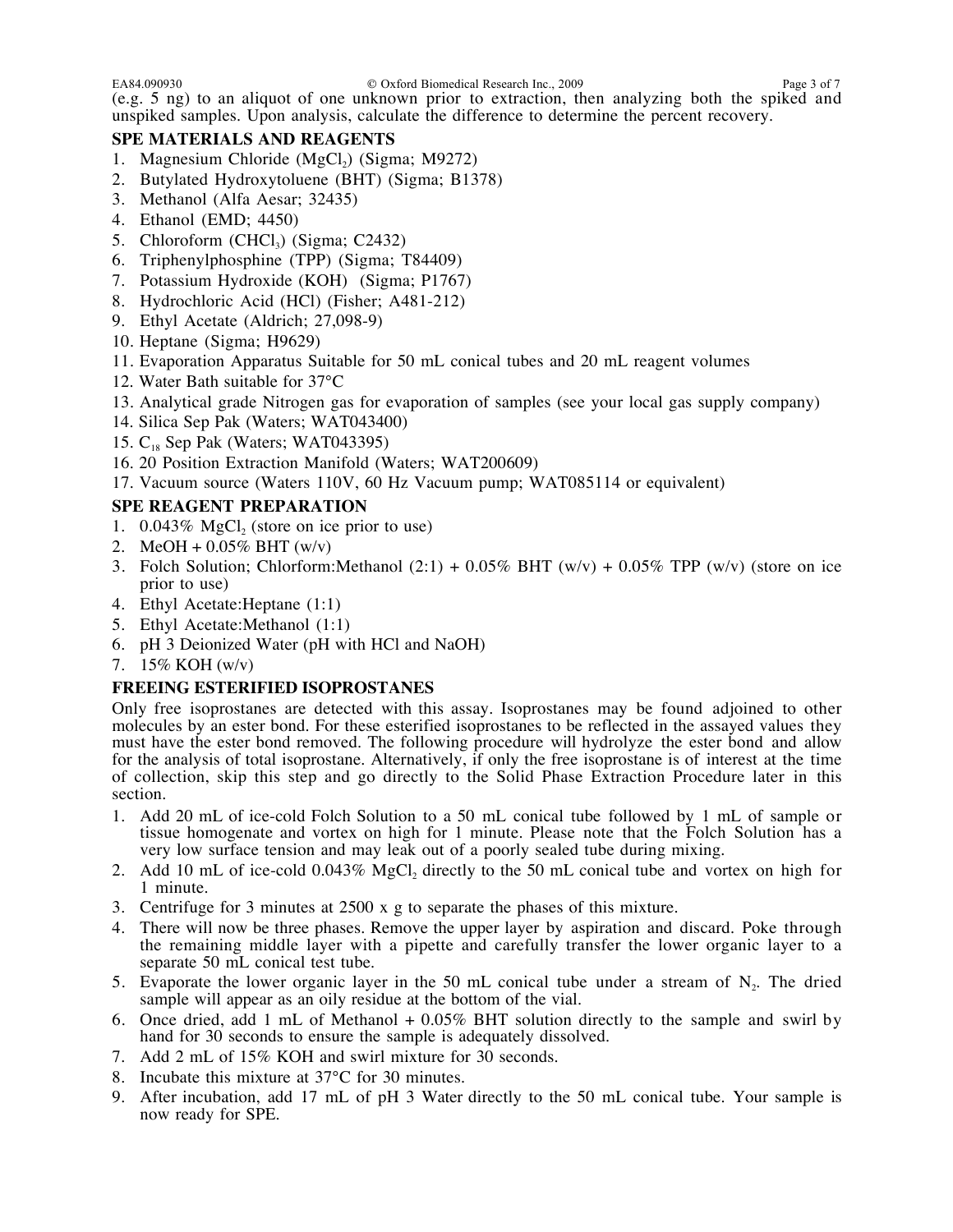# **SOLID PHASE EXTRACTION**

The following procedure is performed under a constant vacuum. A negative pressure of  $\sim$ 5 psi is an appropriate benchmark but may require deviation for optimal flow rates and results.

- 1. The sample should be at a pH of 3 prior to SPE. Check and adjust the pH with 1 N HCl and 1 N NaOH accordingly.
- 2 . Setup the extraction manifold and vacuum apparatus according to the manufacturer's instructions and affix the  $C_{18}$  Sep Pak column(s) to the manifold with an appropriate waste container below each column.
- 3. Pre-wash the  $C_{18}$  Sep Pak column with 5 mL of Ethanol followed by 5 mL of pH 3 Deionized Water.

**NOTE:** When running solutions through the columns during washes, stop the solution when the solution meets the bed volume – do not allow the bed volume to run dry except when specified.

- 4. Load the sample onto the column and allow it to flow through the column at a flow rate of 1 mL per minute.
- 5. Wash the column with 10 mL of pH 3 Deionized Water followed by 10 mL of Heptane.
- 6. Remove waste material collection device and insert sample collection tubes appropriate for the volume and solvent being used.
- 7. Elute the sample from the column with 10 mL Ethyl Acetate:Heptane until the column is dry.
- 8. Remove the eluted sample and set aside for the next phase in extraction. Affix the Silica Sep Pak column(s) to the manifold with an appropriate waste container below each column.
- 9. Pre-wash the Silica Sep Pak column with 5 mL of Methanol followed by 5 mL of Ethyl Acetate.
- 10. Load the sample collected from the  $C_{18}$  Sep Pak to the column and allow it to flow through the column at a flow rate of 1 mL per minute.
- 11. Wash the column with 5 mL of Methanol followed by 5 mL of Ethyl Acetate.
- 12. Remove waste material collection device and insert sample collection tubes appropriate for the volume and solvent being used.
- 13. Elute the sample from the column with 5 mL Ethyl Acetate:Methanol until the column is dry
- 14. Evaporate the eluted sample under a stream of  $N<sub>2</sub>$ . The dried sample will appear as an oily residue at the bottom of the vial. **NOTE:** Storage of isoprostane samples is ideal in the concentrated lipid form resulting from the
- drying procedure. Store at –80°C under inert gas until the time of assay. 15. Reconstitute the sample in a known amount of Dilution Buffer and proceed to the Assay Procedure.

### **REAGENT PREPARATION**

- 1. **Wash Buffer:** Dilute from 5x to 1x prior to use with deionized water. (40 mL Wash Buffer + 160 mL  $dH<sub>2</sub>O$
- 2. **5x Dilution Buffer:** Dilute from 5x to 1x prior to use with deionized water. (100 mL Dilution Buffer + 400 mL  $dH<sub>2</sub>O$ )
- 3. **15-IsoP**  $F_{2t}$  **Conjugate:** When performing the entire assay at once, combine 90  $\mu$ L of Conjugate with 11.910 mL of 1x Dilution Buffer.

### **STANDARD CURVE PREPARATION**

The 15-IsoP  $F_{2t}$  Standard is provided as a 1  $\mu$ g/mL stock solution. Use the following table to dilute the standard and construct an eight-point standard curve.

## **Table 1:** Standard Curve Preparation

| Standard | 15-IsoP $F_{2t}$<br>Concentration<br>(ng/mL) | Vol. of<br><b>Dilution Buffer</b><br>(uL | Transfer<br>Vol. $(uL)$ | l Transfer<br>Source | Final<br>Vol. $(\mu L)$ |
|----------|----------------------------------------------|------------------------------------------|-------------------------|----------------------|-------------------------|
|----------|----------------------------------------------|------------------------------------------|-------------------------|----------------------|-------------------------|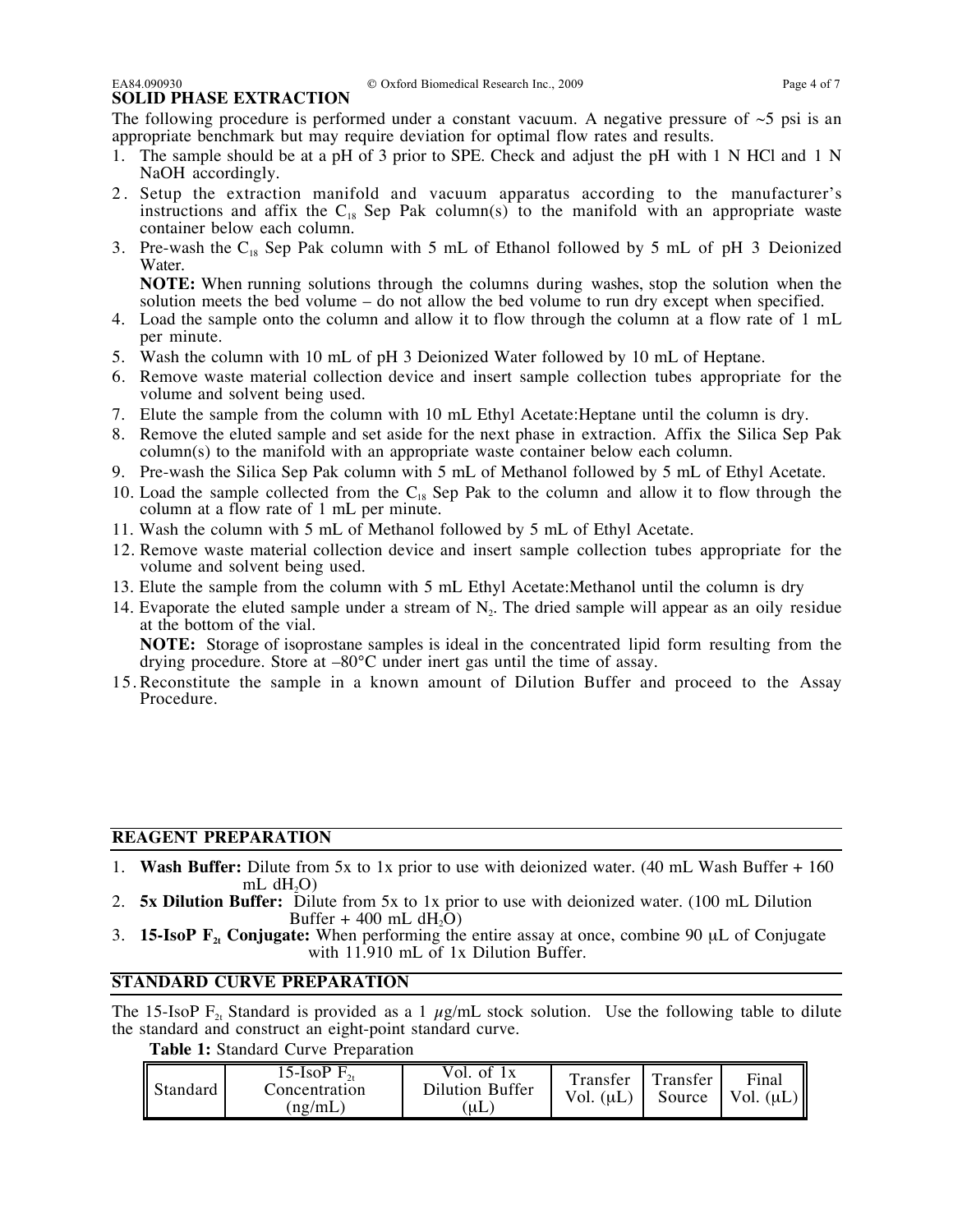| EA84.090930 |                |      | © Oxford Biomedical Research Inc., 2009 |     |                | Page 5 of 7 |
|-------------|----------------|------|-----------------------------------------|-----|----------------|-------------|
|             | ∾∽<br>O.       | 100  | 450                                     | 50  | Stock          | 300         |
|             |                | 50   | 200                                     | 200 | S7             | 300         |
|             | S <sub>5</sub> | 10   | 400                                     | 100 | S <sub>6</sub> | 300         |
|             |                |      | 200                                     | 200 | $S_5$          | 300         |
|             | $S_3$          |      | 400                                     | 100 | S4             | 400         |
|             | S <sub>2</sub> | 0.1  | 900                                     | 100 | $S_3$          | 500         |
|             |                | 0.05 | 500                                     | 500 | S <sub>2</sub> | 1,000       |
|             | Вc             | O    | 300                                     |     |                | 300         |
|             |                |      |                                         |     |                |             |

## **ASSAY PROCEDURE**

- 1. Add 100 µL of Sample or Standard to each well. See **Scheme I** for a suggested plate layout.
- 2. Add 100  $\mu$ L of diluted 15-IsoP  $F_{2t}$  HRP Conjugate to each well omitting the Reagent Blank (RB) (add 100  $\mu$ L of 1x Dilution Buffer in lieu of conjugate). Incubate at room temperature for 2 hours.
- 3. Wash wells according to the following procedure:
	- a. Remove the contents of each well by inversion of the plate.
	- b. Tap out the remaining contents of the plate onto a lint free paper towel.
	- c. Add 300 µL of 1x Wash Buffer.
	- d. Let stand for 2-3 minutes.
	- e. Remove the contents of each well by inversion of plate into an appropriate disposal device.
	- f. Repeat procedure two more times and proceed to step "g".
	- g. Tap out the remaining contents of the plate onto a lint free paper towel then proceed to step 4.
- 4. Add 200 µL of TMB Substrate to each well. Incubate for 30 minutes at room temperature until an appreciable blue hue is observed for the  $B_0$ .
- 5. Add 50  $\mu$ L of 3 N H<sub>2</sub>SO<sub>4</sub> to each well to stop the reaction. The color will change from blue to yellow.
- 6. Read plate at 450 nm. Please note that the plate can be alternatively read at 650 nm in the absence of the addition of 3 N  $H_2SO_4$  in step 6 above.

|                 |                  |                |                | 2 hour Incubation |                |                |               | Let Stand 2-3<br>minutes |                 |                 | 30 minute<br>Development |                  |  |
|-----------------|------------------|----------------|----------------|-------------------|----------------|----------------|---------------|--------------------------|-----------------|-----------------|--------------------------|------------------|--|
| Reagent:        |                  |                | Analyte        |                   | Conjugate      |                | <b>Buffer</b> |                          | Wash x3         |                 |                          | <b>Substrate</b> |  |
| <b>Standard</b> |                  |                | $100 \mu L$    |                   | $100 \mu L$    |                |               |                          | $300 \mu L$     |                 |                          | $200 \mu L$      |  |
| Sample          |                  |                | $100 \mu L$    |                   | $100 \mu L$    |                |               |                          | $300 \mu L$     |                 |                          | $200 \mu L$      |  |
| Reagent Blank   |                  |                |                |                   | ---            |                | $200 \mu L$   |                          | $300 \mu L$     |                 |                          | $200 \mu L$      |  |
|                 | <b>Scheme I:</b> |                |                |                   |                |                |               |                          |                 |                 |                          |                  |  |
|                 |                  | 2              | 3              | 4                 | 5              | 6              | 7             | 8                        | 9               | 10              | 11                       | 12               |  |
| A               | B <sub>0</sub>   | B <sub>0</sub> | U1             |                   | U <sub>9</sub> | U <sub>9</sub> | U17           | U17                      | U25             | U25             | U33                      | U33              |  |
| B               | S <sub>1</sub>   | S <sub>1</sub> | $U_2$          | U <sub>2</sub>    | $U_{10}$       | $U_{10}$       | $U_{18}$      | $U_{18}$                 | U <sub>26</sub> | U <sub>26</sub> | $U_34$                   | $U_34$           |  |
| C               | $S_2$            | $S_2$          | U3             | U3                | $U_1$ 1        | $U_1$ 1        | $U_1$ 9       | $U_1$ 9                  | U27             | U27             | U35                      | U35              |  |
| D               | $S_3$            | S <sub>3</sub> | U4             | $U_4$             | U12            | $U_12$         | $U_{20}$      | $U_{20}$                 | $U_{28}$        | U28             | U <sub>36</sub>          | U <sub>36</sub>  |  |
| E               | S4               | $S_4$          | U <sub>5</sub> | U5                | $U_1$ 3        | $U_1$ 3        | $U_{2,1}$     | $U_{2,1}$                | $U_{29}$        | $U_{29}$        | $U_37$                   | $U_37$           |  |
| F               | S <sub>5</sub>   | S <sub>5</sub> | U <sub>6</sub> | U <sub>6</sub>    | $U_14$         | $U_14$         | $U_{22}$      | $U_{22}$                 | $U_30$          | $U_30$          | U38                      | $U_38$           |  |
| G               | S <sub>6</sub>   | S <sub>6</sub> | $U_7$          | $U_7$             | U15            | $U$ 15         | U23           | U <sub>23</sub>          | $U_31$          | $U_31$          | U39                      | $U_3$            |  |
| H               | S7               | S <sub>7</sub> | U8             | U8                | $U_{16}$       | $U_{16}$       | $U_{24}$      | $U_{24}$                 | $U_32$          | $U_32$          | RB                       | RB               |  |

**Table 2: Quick Reference Assay Guide**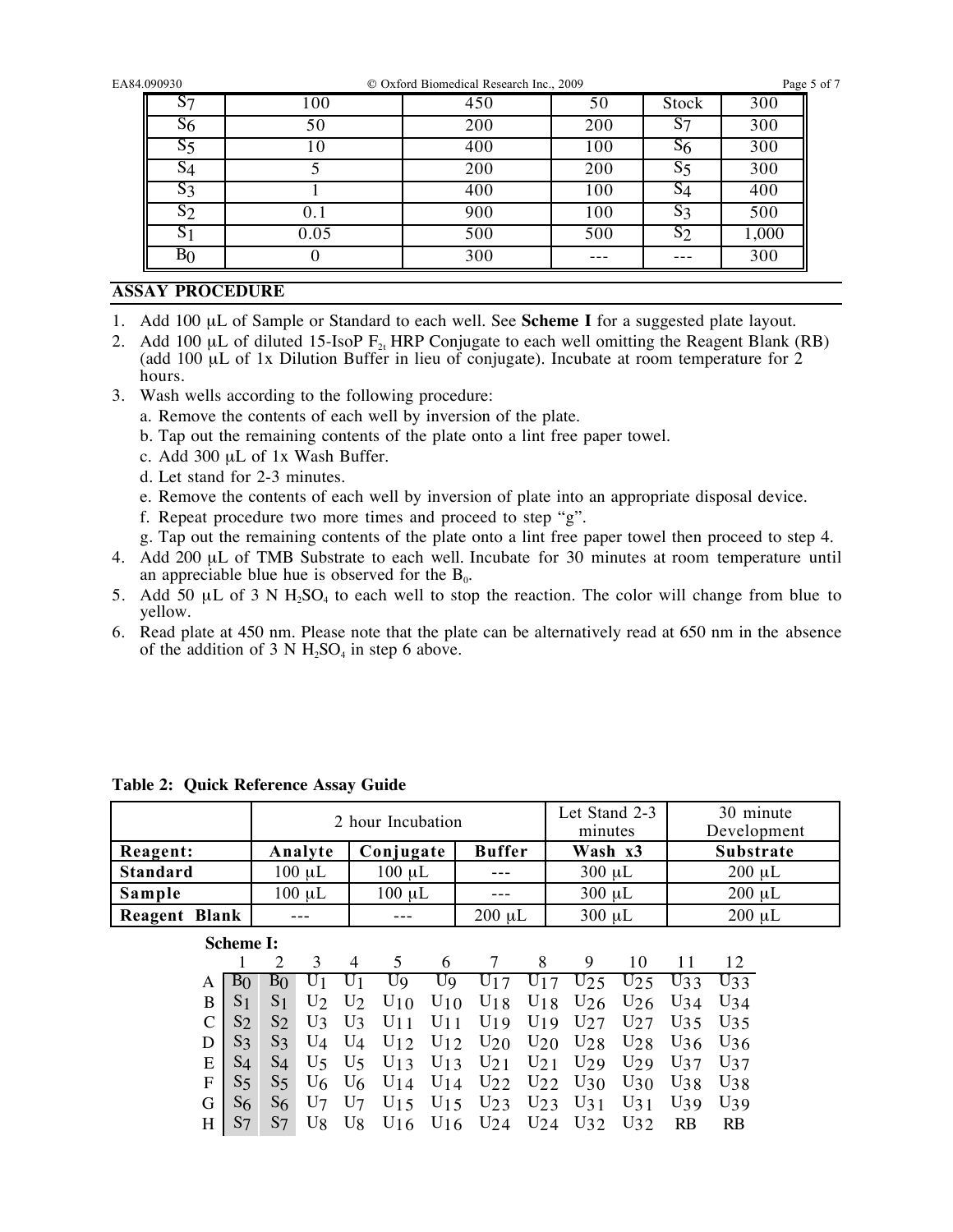- 1. Average the Reagent Blank (RB) absorbance values and subtract this average from the value obtained for all other wells. Most modern microplate readers are capable of doing this automatically.
- 2. Average the replicates of each standard  $S_1$  through  $S_7$ . Divide each average by the mean  $B_0$ value and multiply the result by 100 to obtain  $%B_0$  values.
- 3. Graph %B0 values (y-axis linear) vs. standard concentration (x-axis logarithmic) to obtain a standard curve. **Figure 2** is a Typical Standard Curve, which plots concentration vs. %B/B0.
- 4. Average the replicates of each unknown and divide by the average  $B_0$  value to obtain % $B_0$ , then determine the corresponding concentration using the standard curve and account for dilution factors.





### **PERFORMANCE CHARACTERISTICS**

| Cross reactivity at $50\%$ B/B <sub>0</sub> |
|---------------------------------------------|
| $100.0\%$                                   |
| $4.1\%$                                     |
| $3.0\%$                                     |
| $< 0.01\%$                                  |
| $< 0.01\%$                                  |
| $< 0.01\%$                                  |
| $< 0.01\%$                                  |
| $< 0.01\%$                                  |
| $< 0.01\%$                                  |
|                                             |

### **REFERENCES\_**

- 1. Morrow, J., *et. al.*;(1990)*Anal.Biochem.* 14:1-10
- 2. Morrow, J. D., *et. al*.,;(1990)*Proc.Natl.Acad. Sci.* 87:9383-9387
- 3. Morrow, *et. al*.,;(1997)*Prog. LipidRes.* 36**:**1-21
- 4. Morrow, J., *et. al.*;(1992)*Proc.Natl.Acad. Sci.* 89:10721-10725
- 5. Wang, *et. al*.;(1995) *J.Pharm.Exp. Ther.* 275:94-100
- 6. Morrow, J., *et. al*.; (1999) *Anal. Biochem.* 269:326-331
- 7. Roberts II, L. J., Morrow, J. D.; (2000) *Free Radical Biol. Med.* 28:505-513